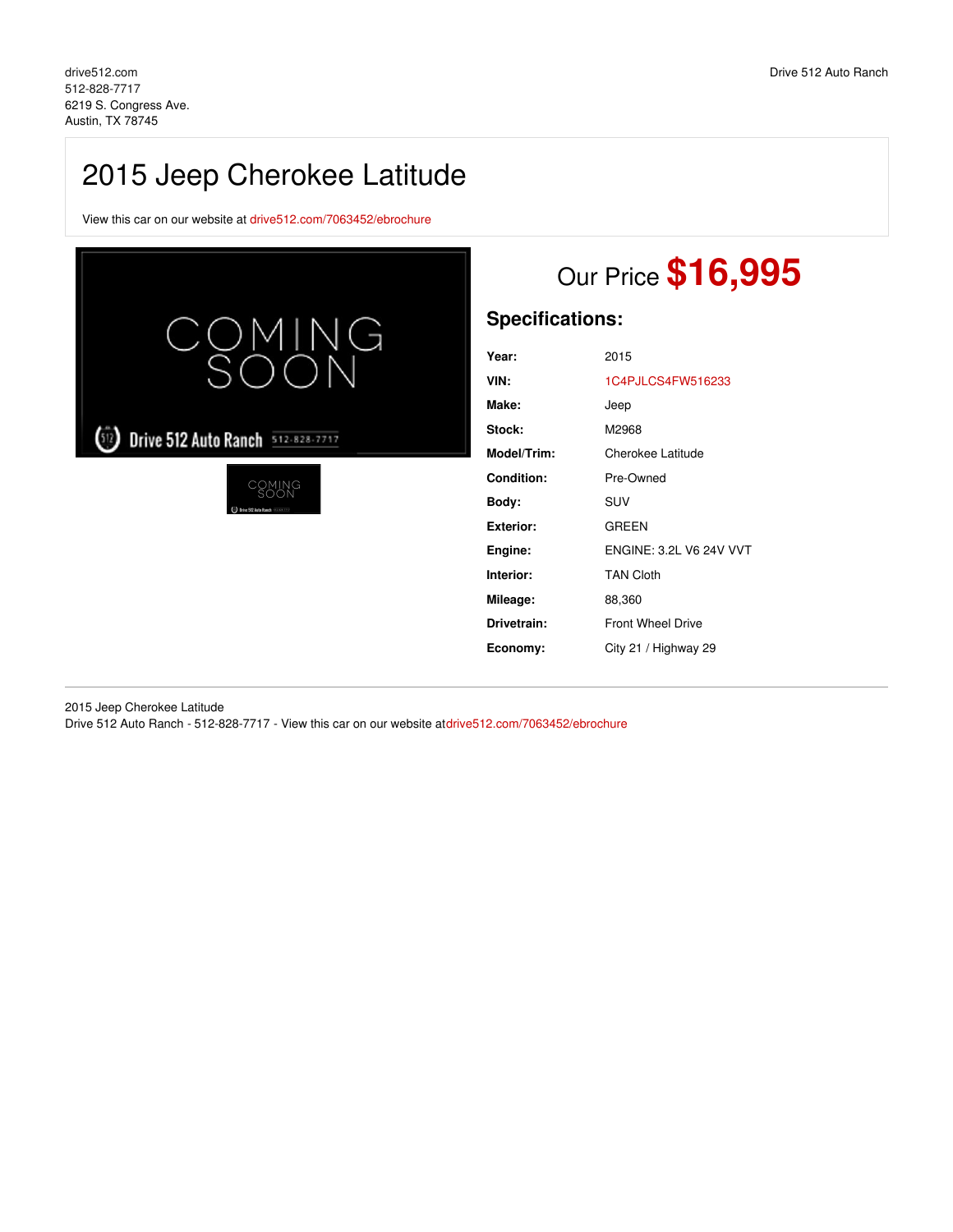

2015 Jeep Cherokee Latitude Drive 512 Auto Ranch - 512-828-7717 - View this car on our website a[tdrive512.com/7063452/ebrochure](https://drive512.com/vehicle/7063452/2015-jeep-cherokee-latitude-austin-tx-78745/7063452/ebrochure)